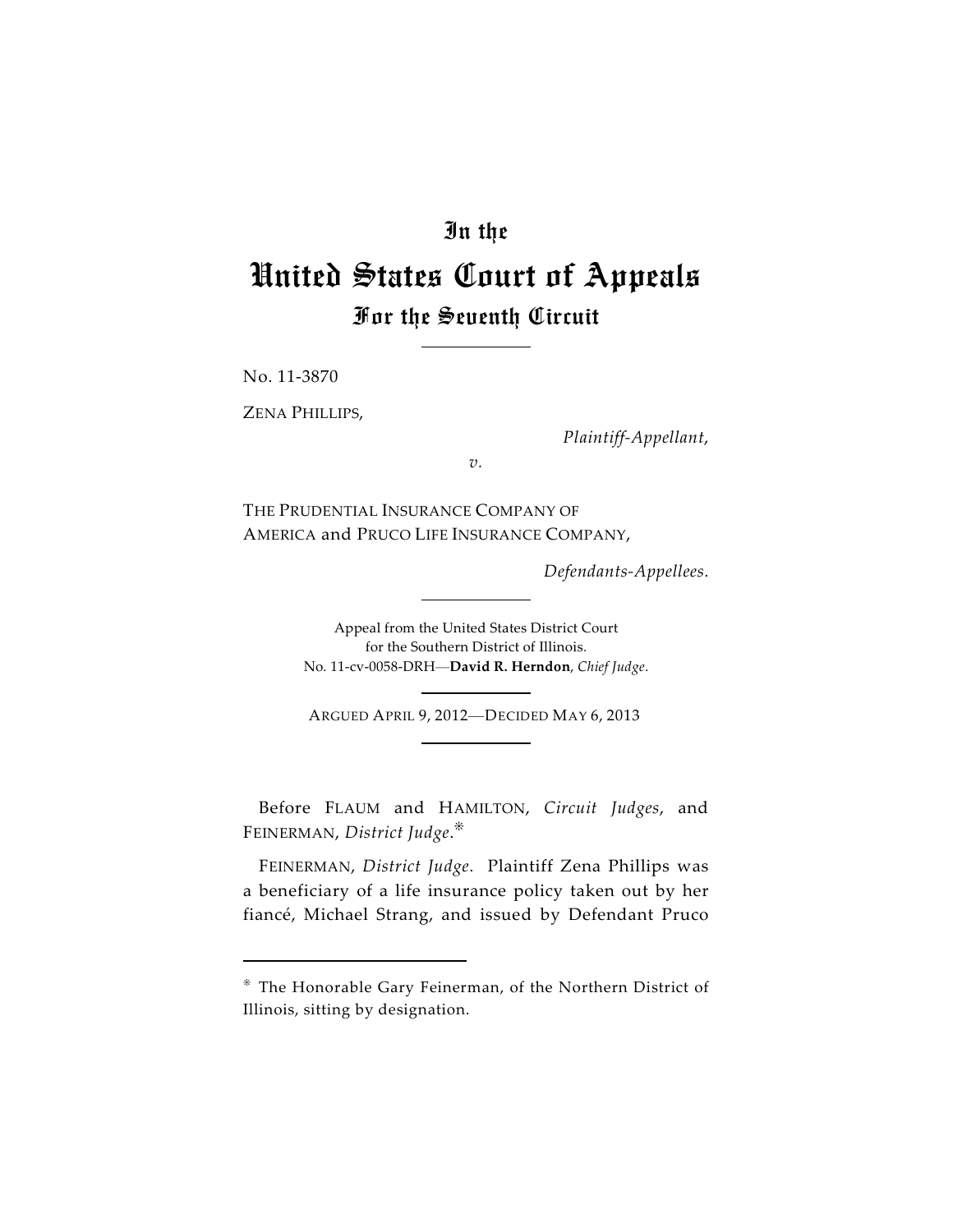Life Insurance Company, a subsidiary of Defendant Prudential Life Insurance Company of America (together, "Prudential"). When Strang died, Prudential informed Phillips that the default method for paying the claim was the "Alliance Account settlement option." The Alliance Account is what the insurance industry calls a "retained asset account," under which the insurer, instead of paying a lump-sum death benefit, creates an interest-bearing account for the beneficiary and sends her a checkbook that can be used to draw down the funds, in part or in whole, at any time. The funds are held in Prudential's general investment account, which allows Prudential to profit from the spread (if any) between its investment returns and the interest paid to the beneficiary, which in Phillips's case was three percent.

In this putative class action, Phillips claims that Prudential's establishment of the Alliance Account as the default payment method and enrollment of her in an Alliance Account breached the insurance policy in violation of Illinois contract law and unreasonably delayed the payment of insurance benefits in violation of section 155 of the Illinois Insurance Code, 215 ILCS 5/155. Phillips also claims that Prudential owed her a fiduciary duty under Illinois law and breached that duty by not disclosing information regarding the investments made with her funds and by keeping for itself the investment profits. The district court dismissed all three claims under Federal Rule of Civil Procedure 12(b)(6), 2011 WL 5915148 (S.D. Ill. Nov. 28, 2011), and Phillips appeals.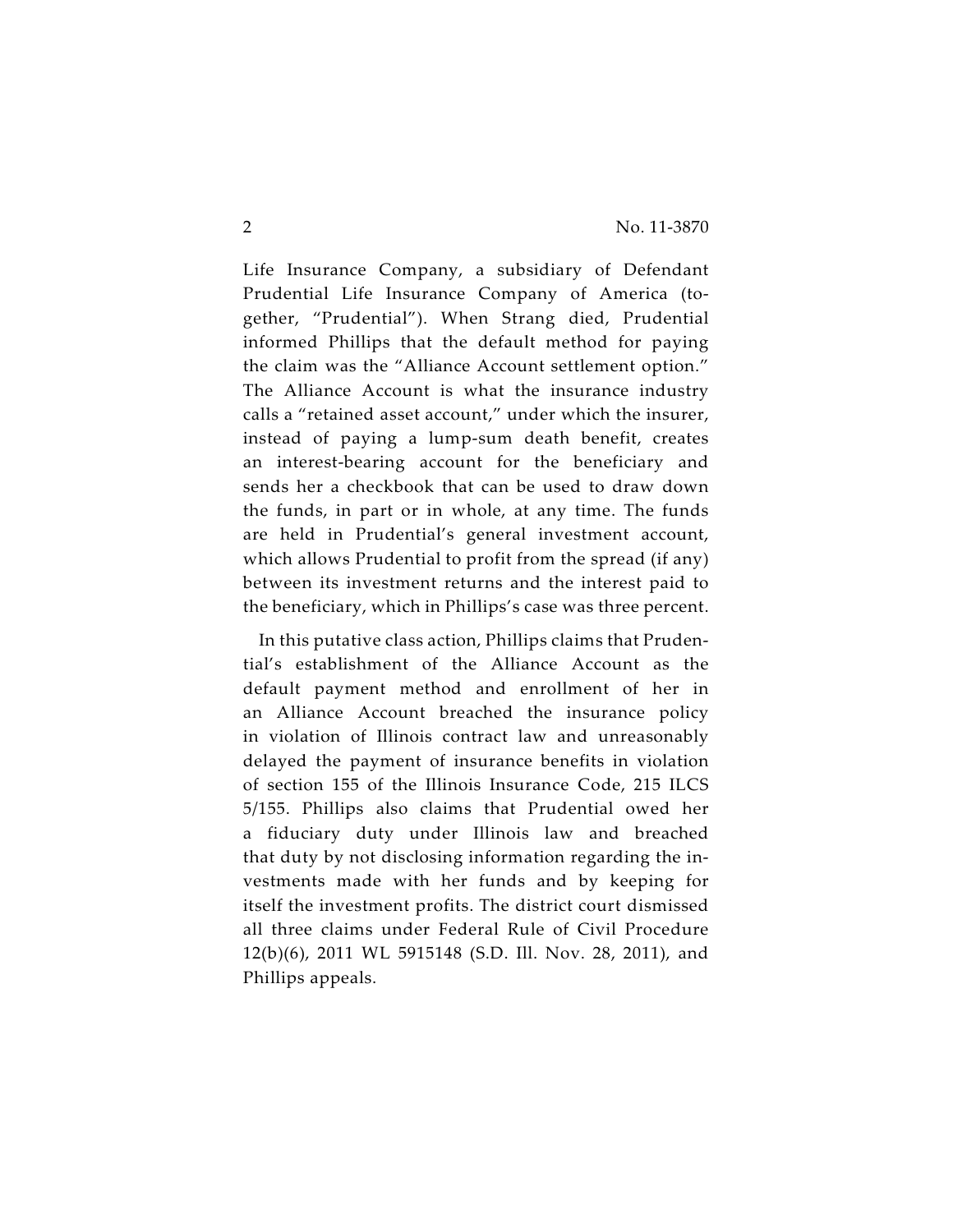#### No. 11-3870 3

We review *de novo* the district court's judgment. See *Munson v. Gaetz*, 673 F.3d 630, 632 (7th Cir. 2012). The complaint's well-pleaded factual allegations, though not its legal conclusions, are assumed to be true. See *ibid.*; *Reger Dev., LLC v. Nat'l City Bank*, 592 F.3d 759, 763 (7th Cir. 2010). In conducting our review, we must consider not only "the complaint itself," but also "documents attached to the complaint, documents that are critical to the complaint and referred to in it, and information that is subject to proper judicial notice." *Geinosky v. City of Chicago*, 675 F.3d 743, 745 n.1 (7th Cir. 2012). We also must consider additional facts set forth in Phillips's district court brief and appellate briefs, so long as those facts "are consistent with the pleadings." *Ibid*. To the extent that an exhibit attached to or referenced by the complaint contradicts the complaint's allegations, the exhibit takes precedence. See *Forrest v. Universal Sav. Bank, F.A.*, 507 F.3d 540, 542 (7th Cir. 2007). The facts set forth below are stated as favorably to Phillips as permitted by the complaint and other materials that may be considered on review of a Rule 12(b)(6) dismissal.

#### **I. Breach of Contract**

As noted above, Phillips claims that Prudential breached the life insurance policy by making the Alliance Account the default method of paying her claim and by enrolling her in an Alliance Account. The parties agree that Illinois law governs interpretation of the policy. We have summarized Illinois law pertaining to the interpretation of insurance policies as follows: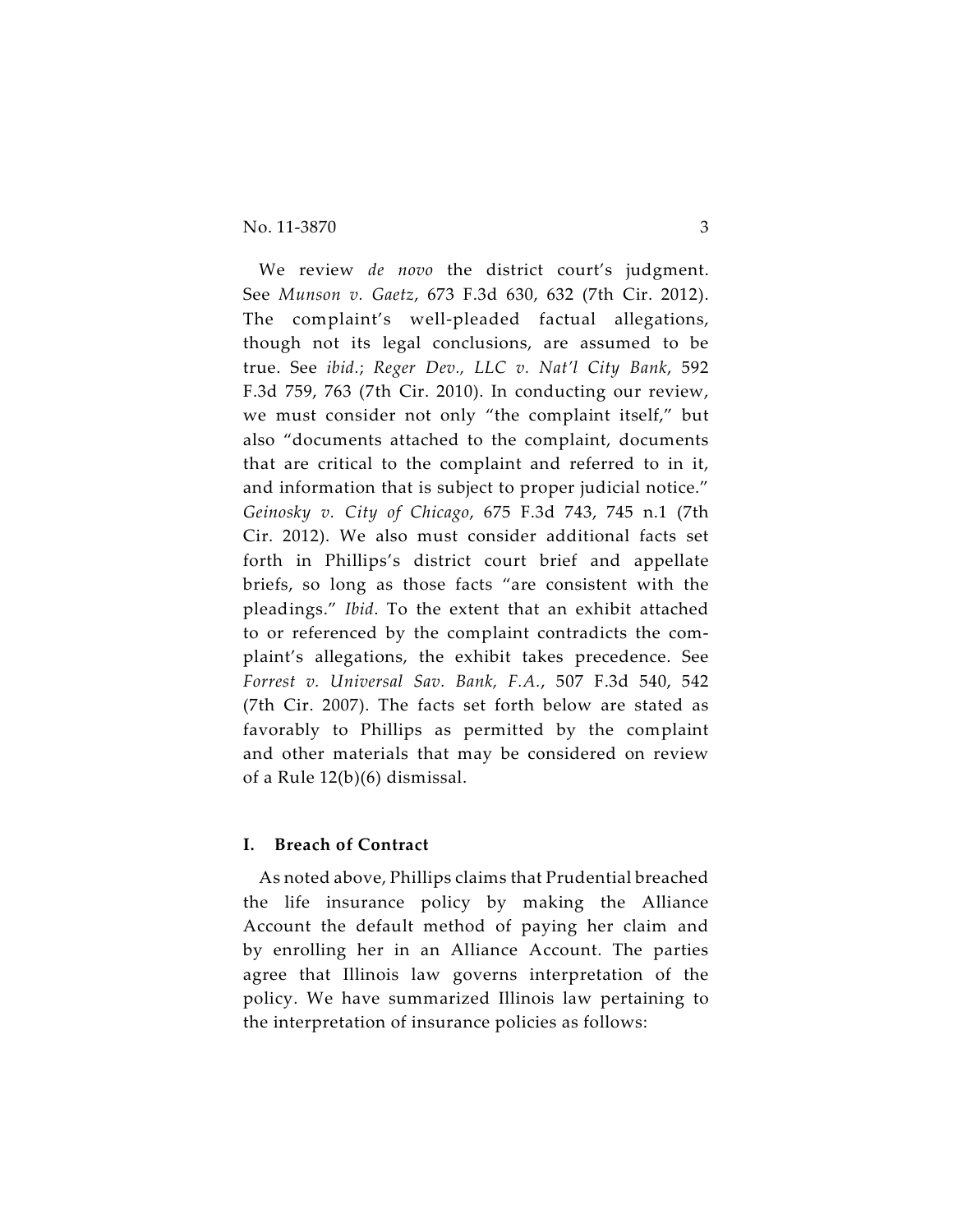In Illinois, insurance policies are contracts; the general rules governing the interpretation and construction of contracts govern the interpretation and construction of insurance policies. Illinois courts aim to ascertain and give effect to the intention of the parties, as expressed in the policy language, so long as doing so does not contravene public policy. In doing so, they read the policy as a whole and consider the type of insurance purchased, the risks involved, and the overall purpose of the contract. If the policy language is unambiguous, courts apply it as written. Policy terms that limit an insurer's liability are liberally construed in favor of coverage, but only when they are ambiguous, or susceptible to more than one reasonable interpretation.

*Clarendon Nat'l Ins. Co. v. Medina*, 645 F.3d 928, 933 (7th Cir. 2011) (citations omitted). Although ambiguities are construed in the insured's favor, "a court will not search for ambiguity where there is none." *Valley Forge Ins. Co. v. Swiderski Elecs., Inc.*, 860 N.E.2d 307, 314 (Ill. 2006); see also *Native Am. Arts, Inc. v. Hartford Cas. Ins. Co.*, 435 F.3d 729, 732 (7th Cir. 2006). "[I]n construing a policy, governing legal authority must . . . be taken into account as well, for a policy term may be considered unambiguous where it has acquired an established legal meaning." *Ace Am. Ins. Co. v. RC2 Corp.*, 600 F.3d 763, 766 (7th Cir. 2010) (internal quotation marks omitted).

The Prudential policy authorized the insured (Strang) and the beneficiary (Phillips) to choose among several payment options listed in the policy and any other options that became available in the future: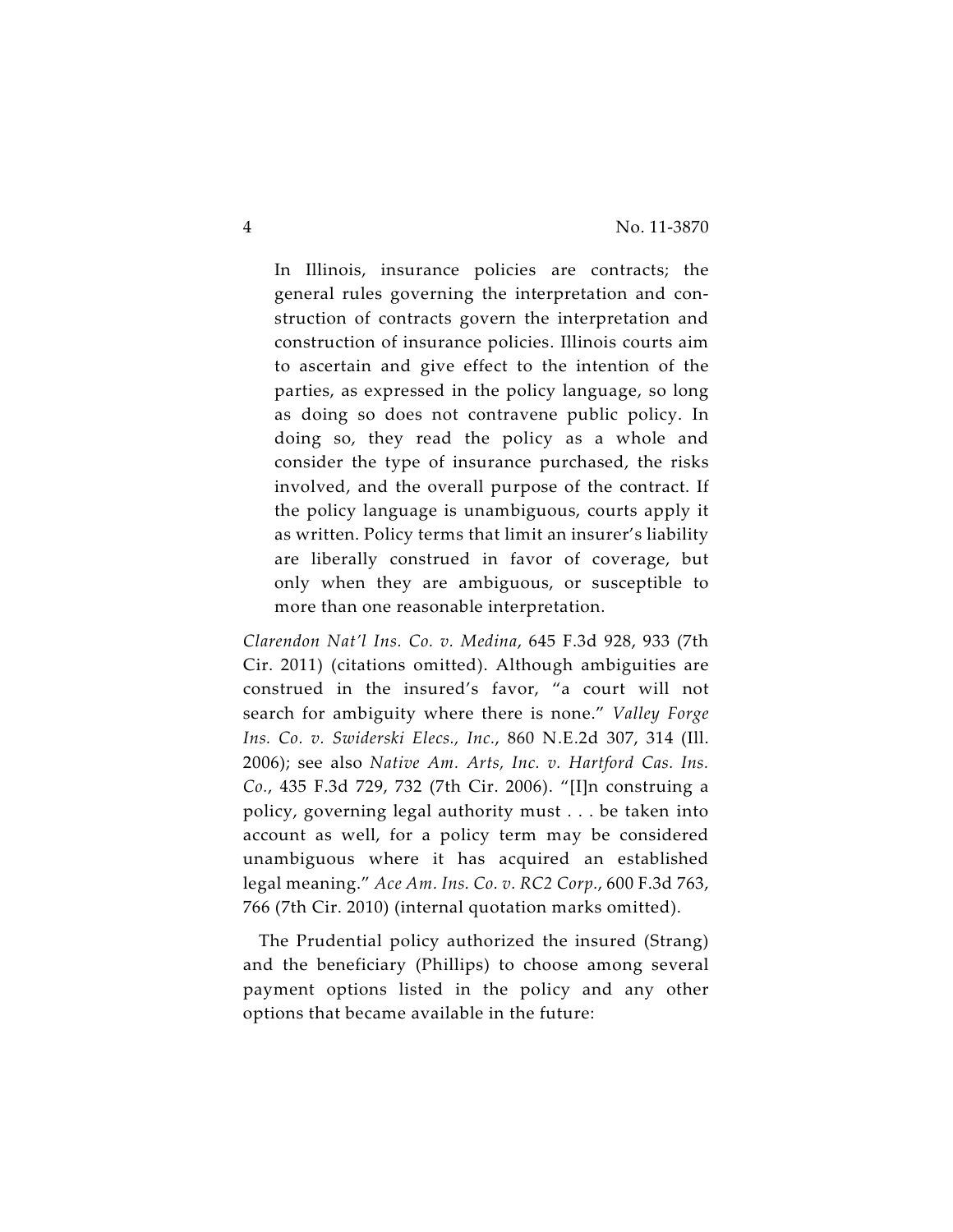[The insured] may choose to have any death benefit paid in a single sum or under one of the optional modes of settlement described below.

If the person who is to receive the proceeds of this contract wishes to take advantage of one of these optional modes, we will be glad to furnish, on request, details of the options we describe below or any others we may have available at the time the proceeds become payable.

The policy listed five payment options as alternatives to a lump-sum payment: (1) Prudential makes installment payments over a fixed period of time of up to twenty-five years; (2) Prudential makes monthly payments over the course of the beneficiary's life, with payments certain for 120 months; (3) Prudential holds the proceeds and pays interest to the beneficiary on an annual, semiannual, quarterly, or monthly basis; (4) Prudential makes annual, semi-annual, quarterly, or monthly payments for as long as the proceeds allow; and (5) Prudential makes payments like those on any annuity that Prudential regularly issues.

Strang never elected a payment method. When he died, Prudential sent Phillips a Claim Form. The form stated that Prudential's "preferred method of paying death benefits" was the Alliance Account and touted that option as "an easy, no-cost option that gives you great flexibility," one that allows the beneficiary to "access funds immediately to cover current expenses, or in the future after you have had a chance to consider all your financial options." The form explained: "Your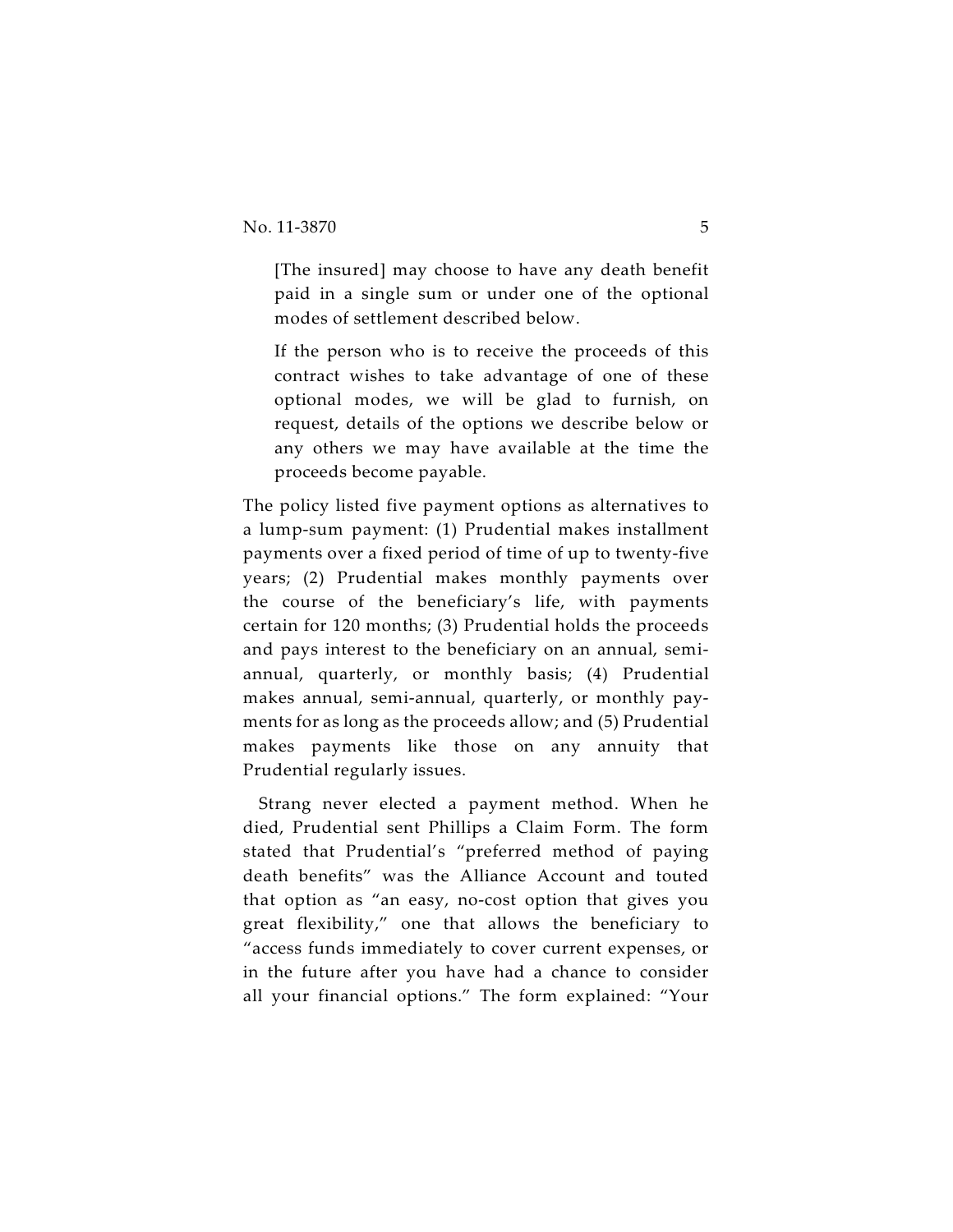proceeds may remain in this option for as long as you like while you continuously earn interest. To access funds, simply write a draft ('check') for \$250 or more to yourself or any third party. There are no monthly service charges, per-check charges or check re-order fees. You will periodically receive a statement showing your current balance, account activity, interest earned, and interest rate." The form added: "This option allows you to access all of your funds immediately or over time. You may leave the money in the account, withdraw the entire amount or write checks against the balance (\$250 minimum)."

The Claim Form gave Phillips the opportunity to select a payment method other than the Alliance Account, and clearly stated that if she did not select a payment method, the benefits would be paid by the Alliance Account option:

Unless you elect an alternative settlement option or select another payment option, eligible death claim benefits will be paid by way of the Alliance Account settlement option. If you would like detailed information about settlement options, please refer to the enclosed Settlement Options brochure, contact our Customer Service Office at (800) 496-1035, or contact your Prudential representative.

If you would like to select an alternative settlement option, indicate your settlement option below (as described in the Settlement Options brochure).

\_\_\_\_\_\_\_\_\_\_\_\_\_\_\_\_\_\_\_\_\_\_\_\_\_\_\_\_\_\_\_\_\_\_\_\_\_\_\_\_\_\_\_\_\_\_\_\_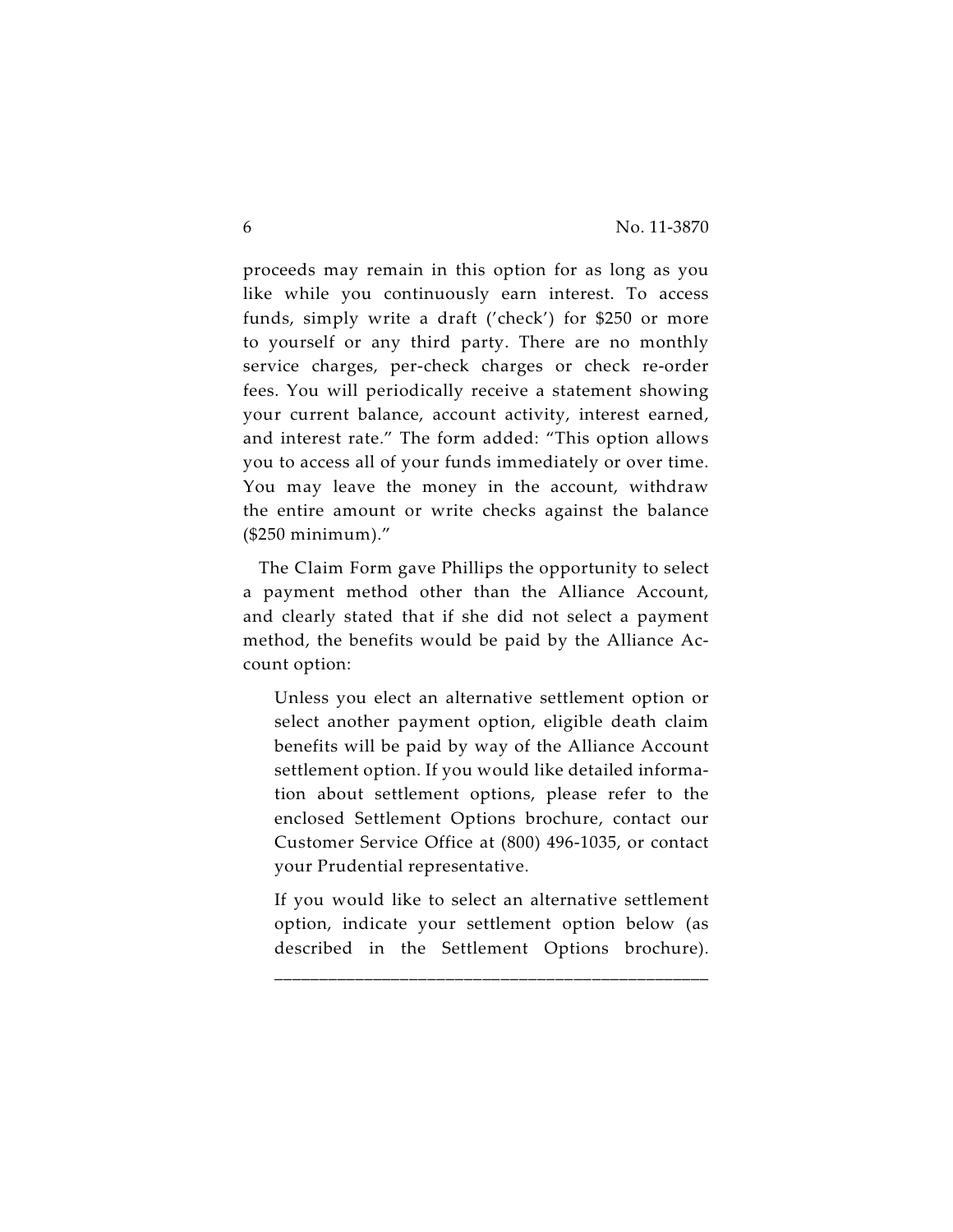If you would like to select another payment option allowed in the policy, indicate your payment option below.

\_\_\_\_\_\_\_\_\_\_\_\_\_\_\_\_\_\_\_\_\_\_\_\_\_\_\_\_\_\_\_\_\_\_\_\_\_\_\_\_\_\_\_\_\_\_\_\_

As can be seen, the form had two lines for Phillips to elect a payment option other than the Alliance Account. The first allowed her "to select an alternative settlement option," and noted that those options were "described in the Settlement Options brochure." The second line allowed her to choose "another payment option allowed in the policy." Phillips left those two lines blank and returned the form. Prudential accordingly enrolled her in the Alliance Account option and sent her a checkbook.

Prudential's establishment of the Alliance Account as the default option, and its enrolling Phillips in an Alliance Account rather than providing her a lump-sum benefit payment, did not breach the insurance policy. The policy allowed Phillips to choose any available payment method—those listed in the Settlement Options brochure, those listed in the policy, or those, like the Alliance Account option, that Prudential "may have available at the time the proceeds become payable"—and by leaving the two lines blank on the Claim Form, Phillips chose to enroll in the Alliance Account option. See *Garcia v. Prudential Life Ins. Co. of Am.*, 2009 WL 5206016, at \*8 (D.N.J. Dec. 29, 2009) ("When Plaintiff executed the Claim Form without explicitly designating [how] she wished to receive the benefits she was due under the Policies, she effectively changed the method by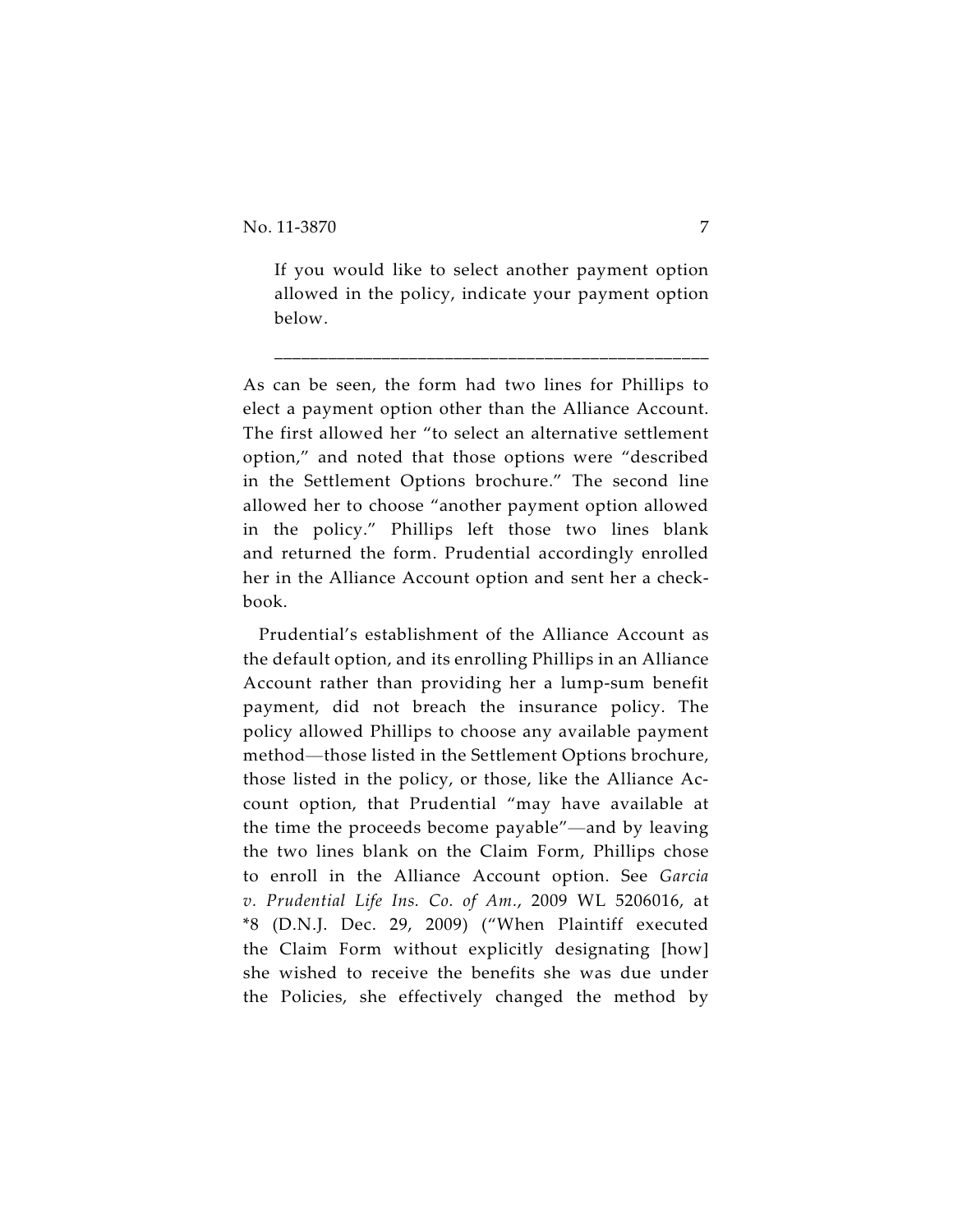which she would receive those benefits from one sum to an Alliance Account."). Contrary to Phillips's suggestion, the policy did not make lump-sum payment the default payment method, such that Prudential was required to pay Phillips a lump sum unless she told them otherwise; the policy entitled her to "choose" how she would be paid, and she did just that.

The policy did obligate Prudential to "pay the beneficiary the death benefit described in this contract promptly." But the Alliance Account was a valid way of paying the "death benefit described in this contract"; the policy's articulation of that obligation was immediately followed by the proviso that "[w]e make this promise subject to all the provisions of this contract," and the policy explicitly contemplated that the beneficiary would be able to choose payment by the methods described in the policy "or any others we may have available at the time the proceeds become available." Thus, the policy did not guarantee that it would "pay the beneficiary" via a lump sum to the exclusion of any other option, and nor did it rule out the particular option that Phillips chose, the Alliance Account. The policy did guarantee that Phillips would be able to choose to receive a lump sum and that, if she did so, the sum would be paid forthwith. But as discussed above, the Claim Form *did* offer her that option (albeit vaguely), and she chose the Alliance Account instead. As for promptness, there is no suggestion that the payment—that is, the establishment of the Alliance Account and the delivery of the checkbook to Phillips—was not carried out "prompt[ly]"; Phillips nowhere alleges that she had to wait long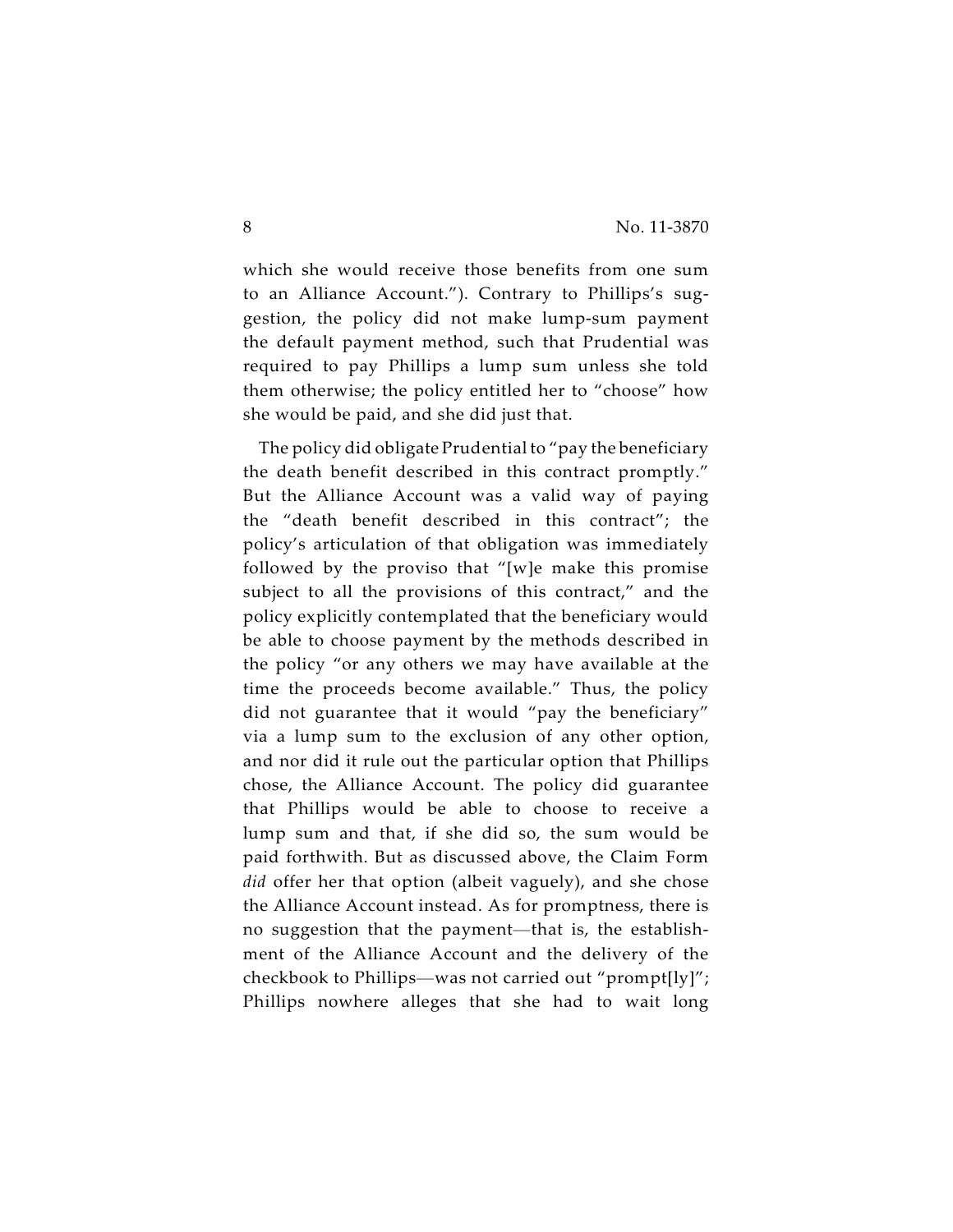to receive the checkbook that gave her access to her funds or that any checks she drafted were not promptly paid. Cf. *Keife v. Metro. Life Ins. Co.*, 2013 WL 1007955, at \*7 (D. Nev. Mar. 12, 2013) (holding that the insurer's payment of benefits via a retained asset account is "immediate" within the meaning of the policy at issue in that case).

Phillips complains that Prudential did not make her aware of her entitlement to request a lump-sum payment. It is true that the Claim Form did not explicitly mention the lump-sum option. And we accept at the Rule 12(b)(6) stage that the Settlement Options brochure did not mention it either and that Phillips did not read the policy itself at the time she filled out the Claim Form, leaving her unaware of that choice. But nothing in the policy required Prudential to make explicit reference to the lump-sum option on the Claim Form or in the brochure, or to ensure that Phillips was subjectively aware of that option when she made her selection. The contract merely required Prudential to allow Phillips to choose lump-sum payment, and it did offer that choice by permitting her to select "another payment option allowed in the policy."

The principal appellate decision cited by Phillips to support her contract claim, *Mogel v. UNUM Life Ins. Co.*, 547 F.3d 23 (1st Cir. 2008), is inapposite. *Moge*l was brought under the Employee Retirement Income Security Act ("ERISA"), 29 U.S.C. § 1001 *et seq*. The defendant insurer in *Mogel* issued life insurance policies that were "employee welfare benefit plans," *id*. § 1002(1)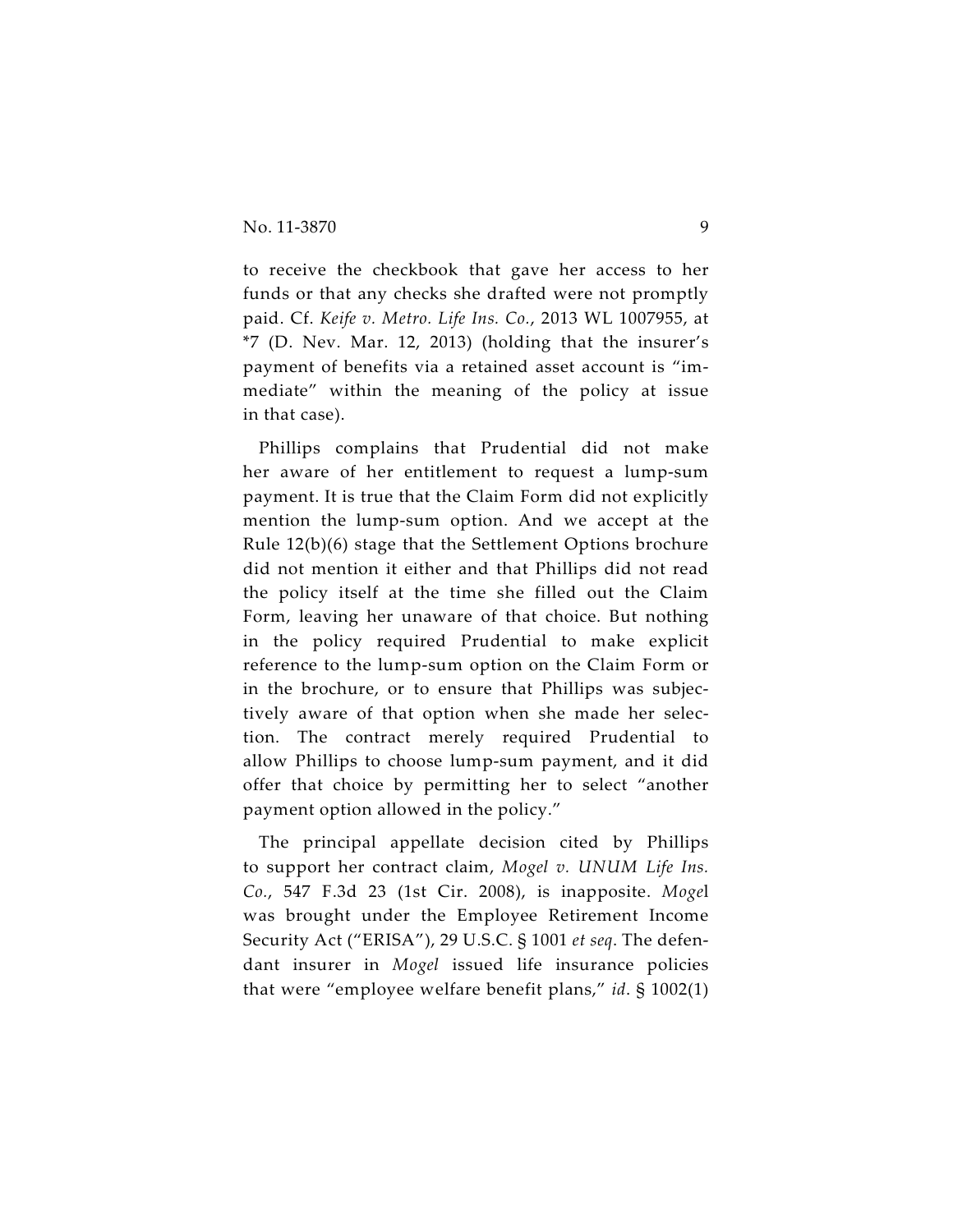& (3), making the insurer an ERISA fiduciary, *id*. § 1002(21)(A). 547 F.3d at 25. When the policies became due, the insurer set up retained asset accounts for the plaintiff beneficiaries and sent them checkbooks that they could use to withdraw funds. *Ibid.* The First Circuit held that so long as the insurer retained possession of life insurance proceeds, it remained subject to suit as an ERISA fiduciary, despite having issued checkbooks to the beneficiaries. *Id*. at 27. *Mogel* certainly stands for the proposition that a retained asset account is not equivalent to a lump-sum payment. *Id*. at 26; but cf. *Rabin v. MONY Life Ins. Co.*, 387 F. App'x 36, 39 & n.1 (2d Cir. 2010) (holding that "because MONY's use of interest-bearing checking accounts permitted Rabin to liquidate his proceeds at any time by writing himself a check for the full account balance, this disbursement method was not sufficiently different from payment by check to permit a jury to find a material breach," and noting that "the life insurance policy in *Mogel* explicitly called for a 'lump sum' payment, whereas the contract here at issue explicitly authorizes MONY to agree to non-lump-sum payments"). But that proposition is irrelevant here, where the question is not whether a retained asset account is the same as a lumpsum payment, but whether Prudential's enrollment of Phillips in the Alliance Account option breached the insurance policy. For the reasons given above, it did not.

Finally, Phillips argues that Prudential breached the policy by failing to explain how the Alliance Account worked. Phillips primarily relies on Illinois Insurance Bulletin 2011-03, *available at* http://insurance.illinois.gov/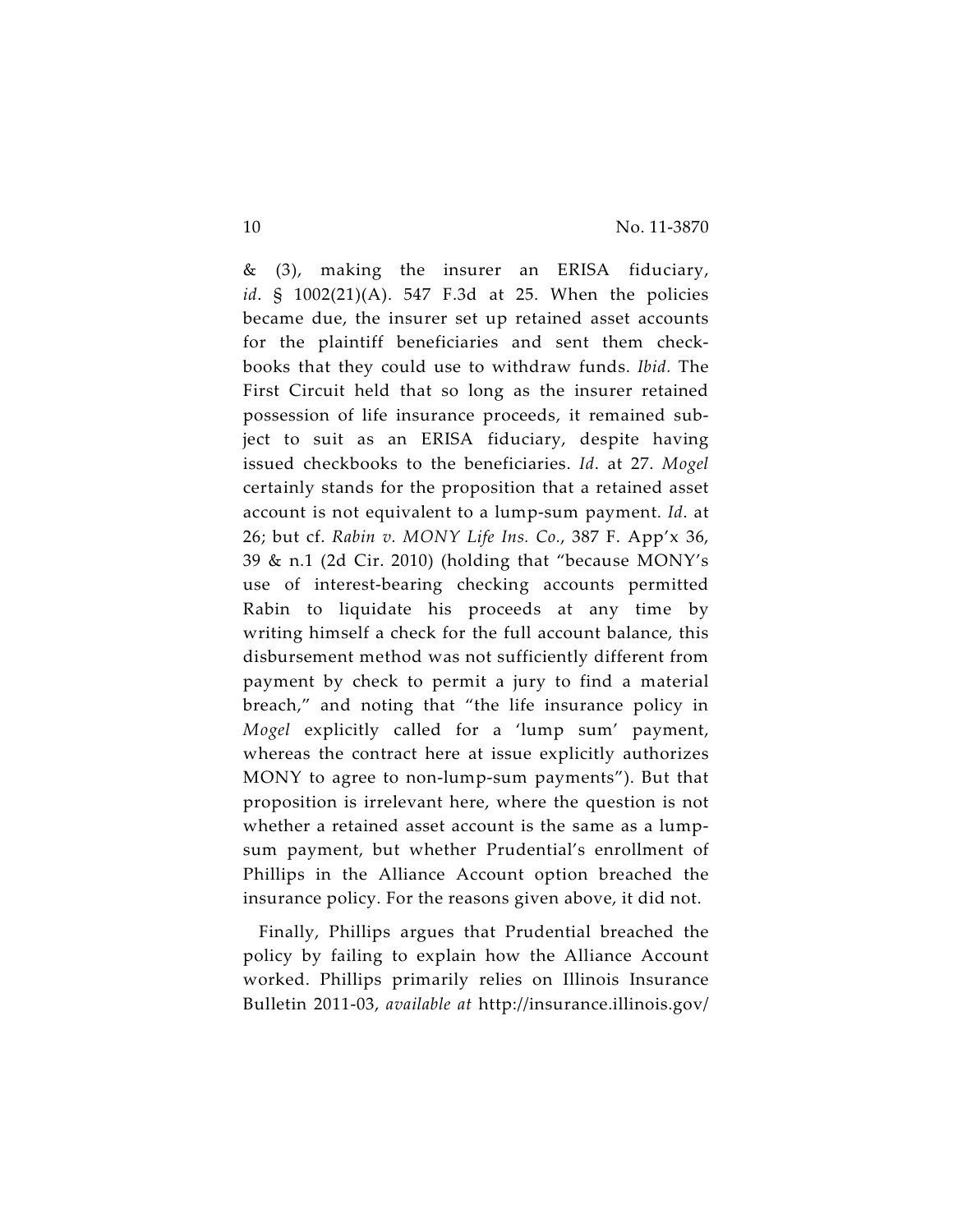cb/2011/CB2011-03.pdf, which states that a beneficiary "can only be deemed to have consented to the retained asset account when there is full disclosure in the notification of the terms of the Retained Asset Account at the time of the claim." But as Phillips's counsel acknowledged at oral argument, that bulletin had an effective date of July 1, 2011, well after the events in this case. And as for the disclosures that Prudential did give, none were false or misleading.

For these reasons, the district court correctly dismissed Phillips's breach of contract claim.

### **II. Vexatious and Unreasonable Delay Under 215 ILCS 5/155**

Phillips's statutory vexatious and unreasonable delay claim under section 155 of the Illinois Insurance Code fares no better. The statute provides in relevant part: "In any action . . . wherein there is in issue the liability of a company . . . for an unreasonable delay in settling a claim, and it appears to the court that such . . . delay is vexatious and unreasonable, the court may allow as part of the taxable costs in the action reasonable attorney fees, other costs, plus an amount not to exceed any one of [three designated] amounts." 215 ILCS 5/155(1). As described by the Supreme Court of Illinois, section 155 provides an "an extracontractual remedy to policyholders whose insurer's refusal to recognize liability and pay a claim under a policy is vexatious and unreasonable." *Cramer v. Ins. Exch. Agency*, 675 N.E.2d 897, 900 (Ill. 1996). "If there is a bona fide dispute regarding cover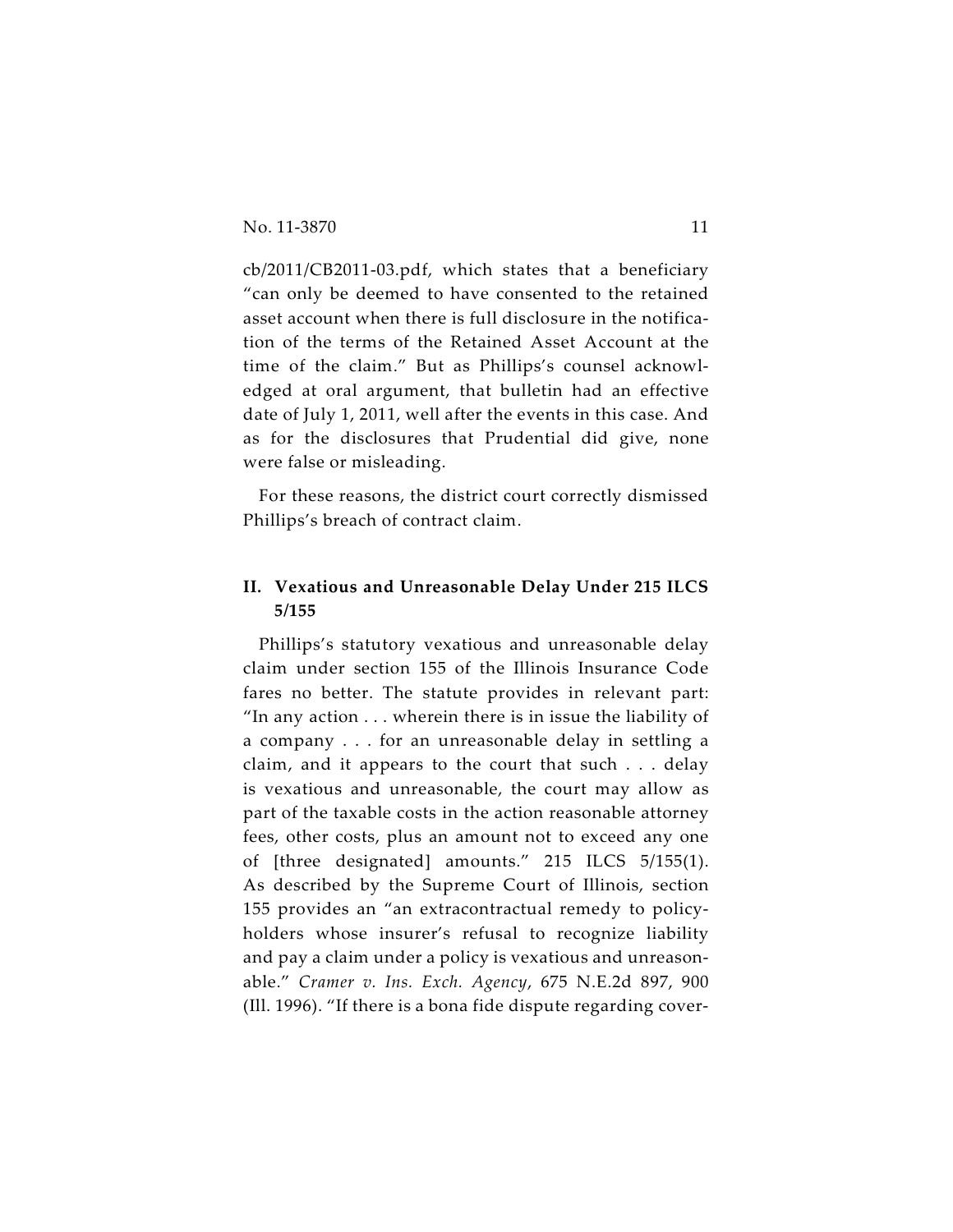age—meaning a dispute that is [r]eal, genuine, and not feigned—statutory sanctions [under section 5/155] are inappropriate." *Medical Protective Co. v. Kim*, 507 F.3d 1076, 1087 (7th Cir. 2007) (citations and internal quotation marks omitted, alteration in original). "Because this statute is penal in nature its provisions must be strictly construed." *Citizens First Nat'l Bank of Princeton v. Cincinnati Ins. Co.*, 200 F.3d 1102, 1110 (7th Cir. 2000) (internal quotation marks omitted).

Prudential indisputably did not subject Phillips to an unreasonable or vexatious delay in paying the claim on Strang's life insurance policy. Paying benefits via an Alliance Account checkbook rather than a check is not any kind of a delay, and even if it were, Phillips could hardly complain, as she chose the Alliance Account option. We suppose that Phillips might have had a section 155 claim if Prudential had taken an excessive amount of time to set up her Alliance Account or to send her a checkbook, or if any checks she wrote had taken an unreasonable amount of time to clear. But as noted above, there are no allegations to that effect, and Phillips therefore has no conceivable claim.

#### **III. Breach of Fiduciary Duty**

Phillips's fiduciary duty claim fails as well. In Illinois, "it is well-settled that no fiduciary relationship exists between an insurer and an insured as a matter of law." *Greenberger v. GEICO Gen. Ins. Co.*, 631 F.3d 392, 401 (7th Cir. 2011) (brackets omitted). Phillips counters that a fiduciary relationship was established when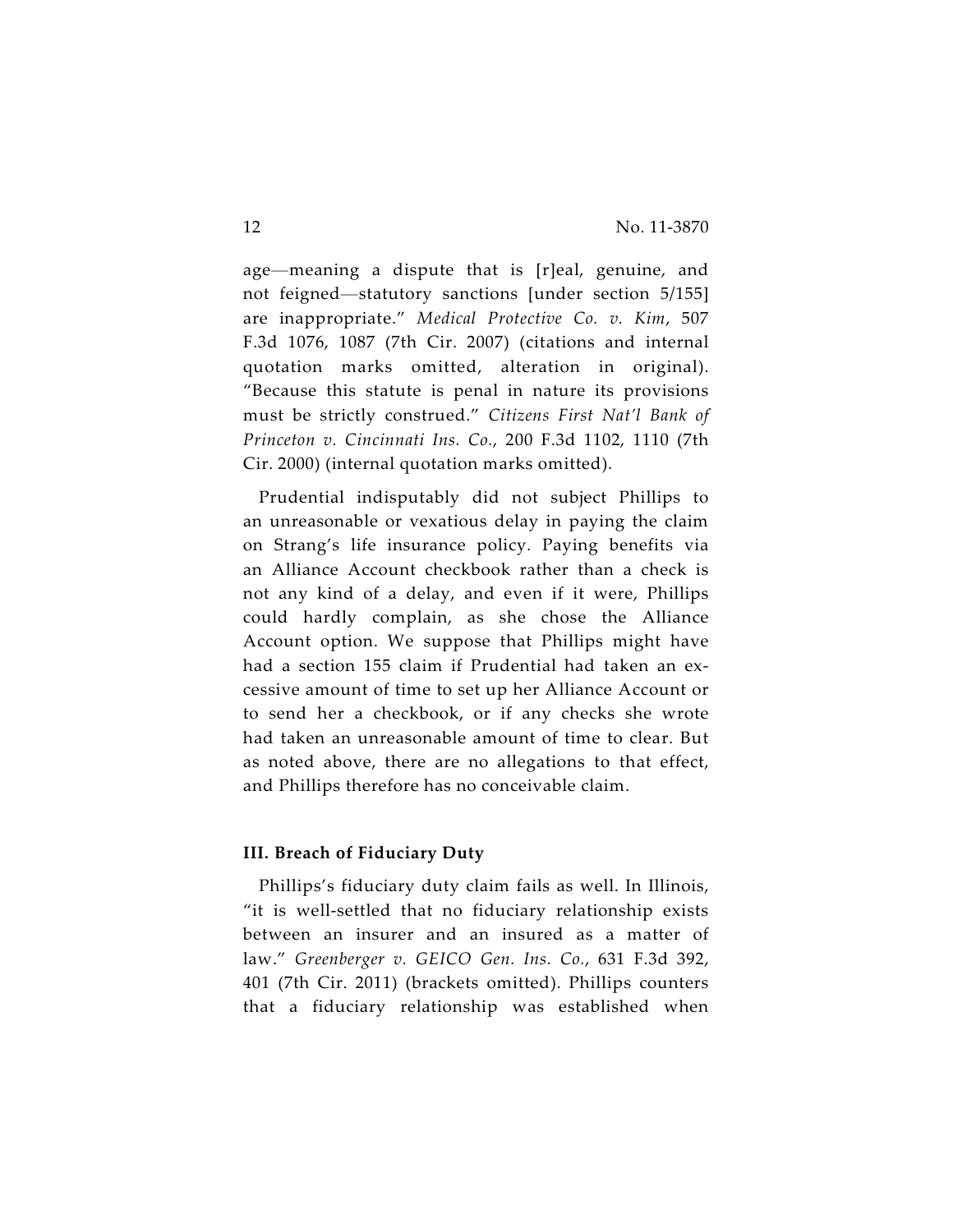Prudential became her investment manager for the Alliance Account funds. See *Commodity Futures Trading Comm'n v. Heritage Capital Advisory Servs., Ltd.*, 823 F.2d 171, 173 (7th Cir. 1987) (brokers owe fiduciary duties to their clients).

The premise of Phillips's argument, that Prudential became her investment manager, is incorrect. Prudential did not invest Phillips's life insurance proceeds for *her* benefit. Regardless of how Prudential's investments performed, Prudential owed Phillips the same amount: the death benefit plus whatever interest called for by the Alliance Account had accrued. This is nothing more than a debtor-creditor relationship, materially indistinguishable from the relationship between a savings bank and a depositor, see *Faber v. Metro. Life Ins. Co.*, 648 F.3d 98, 105 (2d Cir. 2011) (a retained asset account "constitute[s] a straightforward creditor-debtor relationship"); *Rabin*, 387 F. App'x at 42-43; Restatement (Second) of Trusts § 12 cmt. k ("When the insured or the beneficiary of a life insurance policy exercises an option under which the insurance company makes deferred payments, the company does not become trustee unless it is under a duty to segregate and hold and administer as a separate fund the proceeds of the policy, and does so. Where, as is almost always, if not always, the case, the payments are to be made out of the general assets of the insurance company, it holds nothing in trust and is not a trustee but is a debtor."), which is not a fiduciary relationship, see *Thomas v. UBS AG*, 706 F.3d 846, 853 (7th Cir. 2013) ("a bank is not a fiduciary of its depositors"); *Miller v. Am. Nat'l Bank*